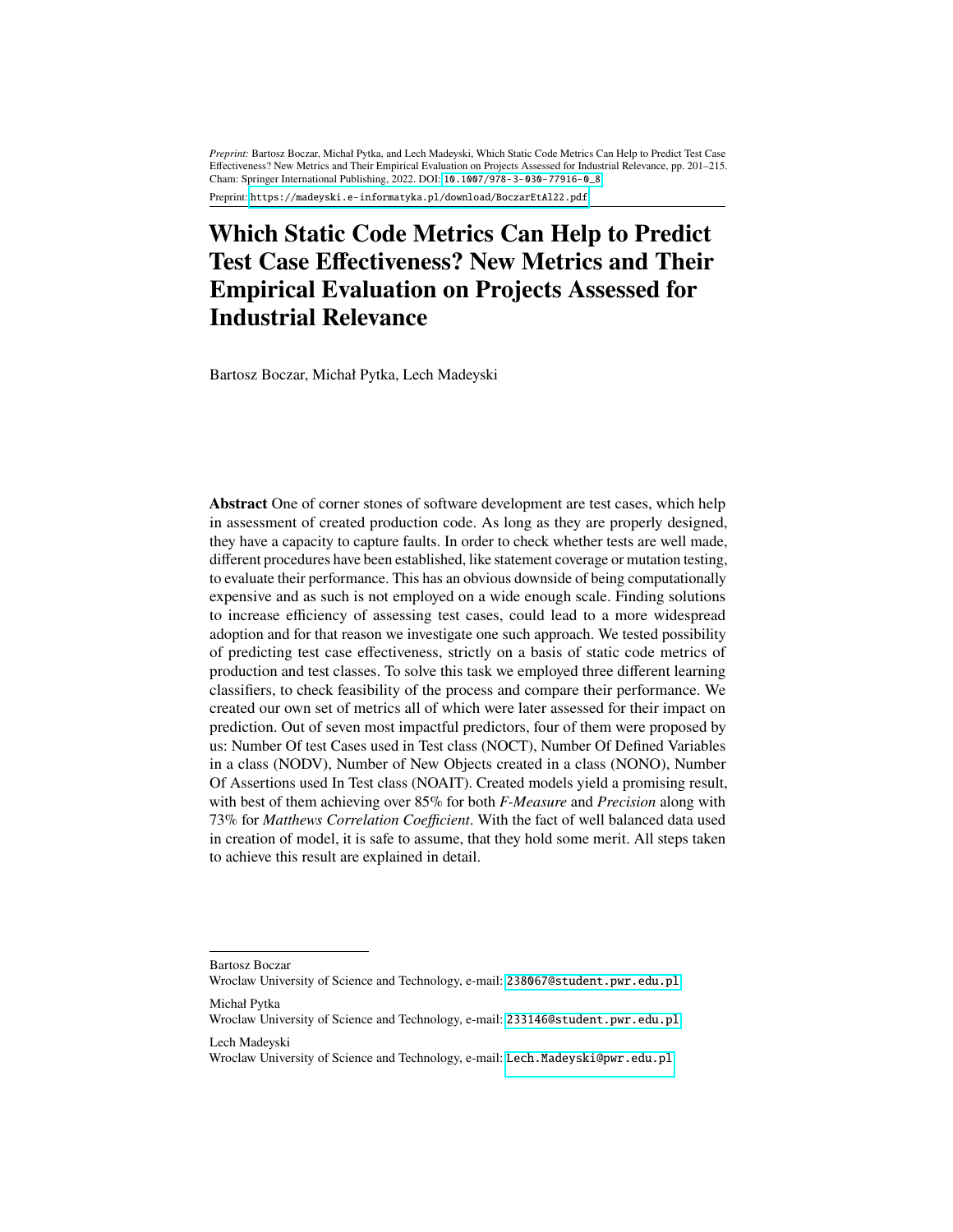## **1 Introduction**

In order to implement reliable software, the programmers need to prepare set of tests that could indicate the errors present during the execution of the code. For that reason tests implementation is an important process. One of the best methods of estimating whether the test is good is mutation testing. Unfortunately this is a time consuming process. The studies performed by [Grano et al.](#page-14-0) [\(2019\)](#page-14-0) prove that this process can be simulated using *Machine Learning* methods, which costs significantly less time.

In our paper we present our attempts at reproducing study b[yGrano et al.](#page-14-0) [\(2019\)](#page-14-0). Furthermore, we describe the process of using similar *Machine Learning* methods to create a model able to estimate effectiveness of the tests. However, our solution does not use coverage, a measure which requires much greater computational power in order to be computed, compared to other measures. Instead we present a solution which uses metrics provided by JavaMetrics tool [\(Ziobrowski, 2020\)](#page-14-1), earlier used by [Grodzicka et al.](#page-14-2) [\(2020\)](#page-14-2), and our new set of proposed metrics.

Our studies can be reproduced with the package provided by us. All steps needed to recreate this study are included in the appendix of this paper and appropriate scripts are available in our repository[1](#page-1-0).

Our contributions in this paper are as follows:

- An attempt to reproduce study by [Grano et al.](#page-14-0) [\(2019\)](#page-14-0) including a detailed list of issues we encountered.
- Completely new replication package addressing the issues in the original package by [Software Evolution and Architecture Lab](#page-14-3) [\(2018\)](#page-14-3).
- Extending the study by [Grano et al.](#page-14-0) [\(2019\)](#page-14-0) to different (class and function level) samples and projects assessed for industrial relevance [Madeyski and Lewowski](#page-14-4) [\(2020\)](#page-14-4).
- Extension of the data sets proposed by [Grano et al.](#page-14-0) [\(2019\)](#page-14-0), by new metrics related to source code, code coverage, and Java features related to testing.
- Empirical evaluation of the new metrics as predictors of mutation score indicator.

## **2 Literature review**

Our literature review focused on finding work related to the subject of mutation testing and finding bad code smells. Our main goal was extending the MLCQ data set [Madeyski and Lewowski](#page-14-4) [\(2020\)](#page-14-4) by new metrics. We wanted to find simple metrics that would identify the usage of new java features in code. That way we could also verify whether those features increase or decrease the chances of bad smells.

<span id="page-1-0"></span><sup>1</sup> <https://github.com/pwr-pbrwio/PBR20M2>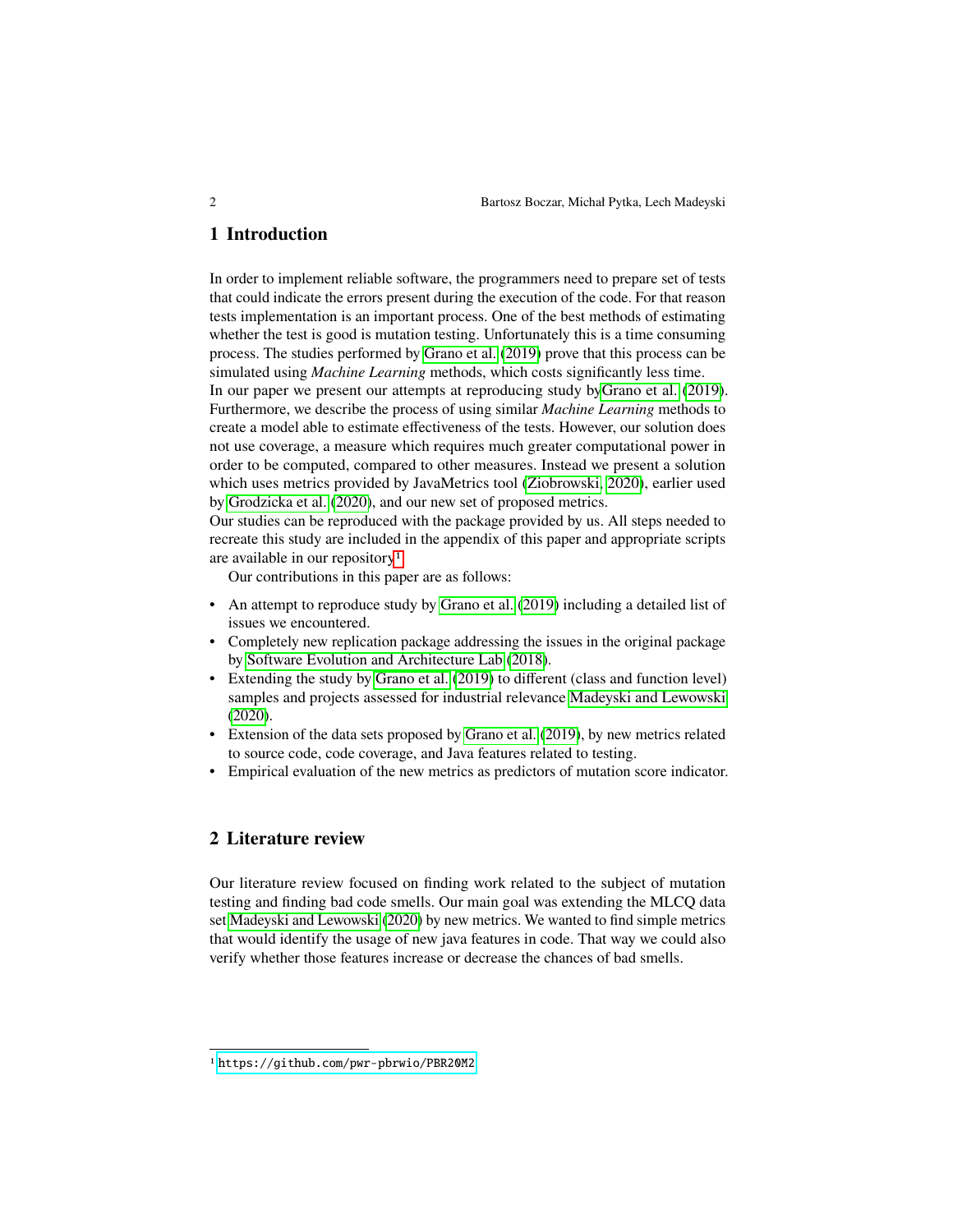## **2.1 Lightweight Assessment of Test-Case Effectiveness using Source-Code-Quality Indicators**

Study by [Grano et al.](#page-14-0) [\(2019\)](#page-14-0) is a highly relevant paper that we tried to reproduce. The main goal of [Grano et al.](#page-14-0) [\(2019\)](#page-14-0) was to create a model which uses code quality metrics to estimate the effectiveness of the tests without creating and running mutation tests. The model was trained using good and bad tests of 18 projects. They divided tests into good and bad ones using their mutation score. To compute mutation score, they used *PIT*, which provides 13 mutation operations. They considered 67 code quality factors and 5 dimensions: Code Coverage, Test Smells, Code Metrics, Code Smells and Readability. In total, [Grano et al.](#page-14-0) [\(2019\)](#page-14-0) used 18 open source Java projects.

Their first task was to determine whether there is a relationship between the chosen quality factors and the effectiveness of the tests. The effects of their work indicate that the greater the number of statements executed by test cases tend to improve their effectiveness. Production code metrics also seem to be linked to test effectiveness, which indicates that the code with higher quality is better at finding faults in the production code. Similarly the results show that code smells can cause test cases to be less effective, although test smells do not appear to have an impact on test effectiveness.

Then they proceeded to check to what extent their tool can be used to estimate the effectiveness of test cases as compared to mutation score. To answer this question they used different Machine Learning classification algorithms: *Random Forest*, *K-Neighbours* and *Support Vector Machines*. This lead to the creation and comparison of 6 different models as each algorithm was used to create dynamic and static one. A dynamic model uses the same data set as static model extended with coverage because this is dynamic feature. Their experiments indicate that *Random Forest* model achieves better results when it comes to evaluation metrics than *K-Neighbours* and *Support Vector Machines*. Their study shows that *Random Forest* dynamic model could achieve results of 95% in terms of metrics like *F-Measure* and *AUC-ROC*, which confirms that Machine Learning models can be used for effective estimation of test cases. It also appears that static model performs a little worse than dynamic one, which has decreased performance by about 9%.

Finally they discussed how the created model can be used. One of the most important possible usage would be integrating the model within the code analysis software to let the developers diagnose their code. That would give them desired information about potential effectiveness of test cases. Those information might be used to discard non-effective tests or to study them to understand which operations cause test cases to be non-effective. The model can also be used simply as an alternative to standard mutation testing. This solution could save developers their time as mutation testing is a time consuming method.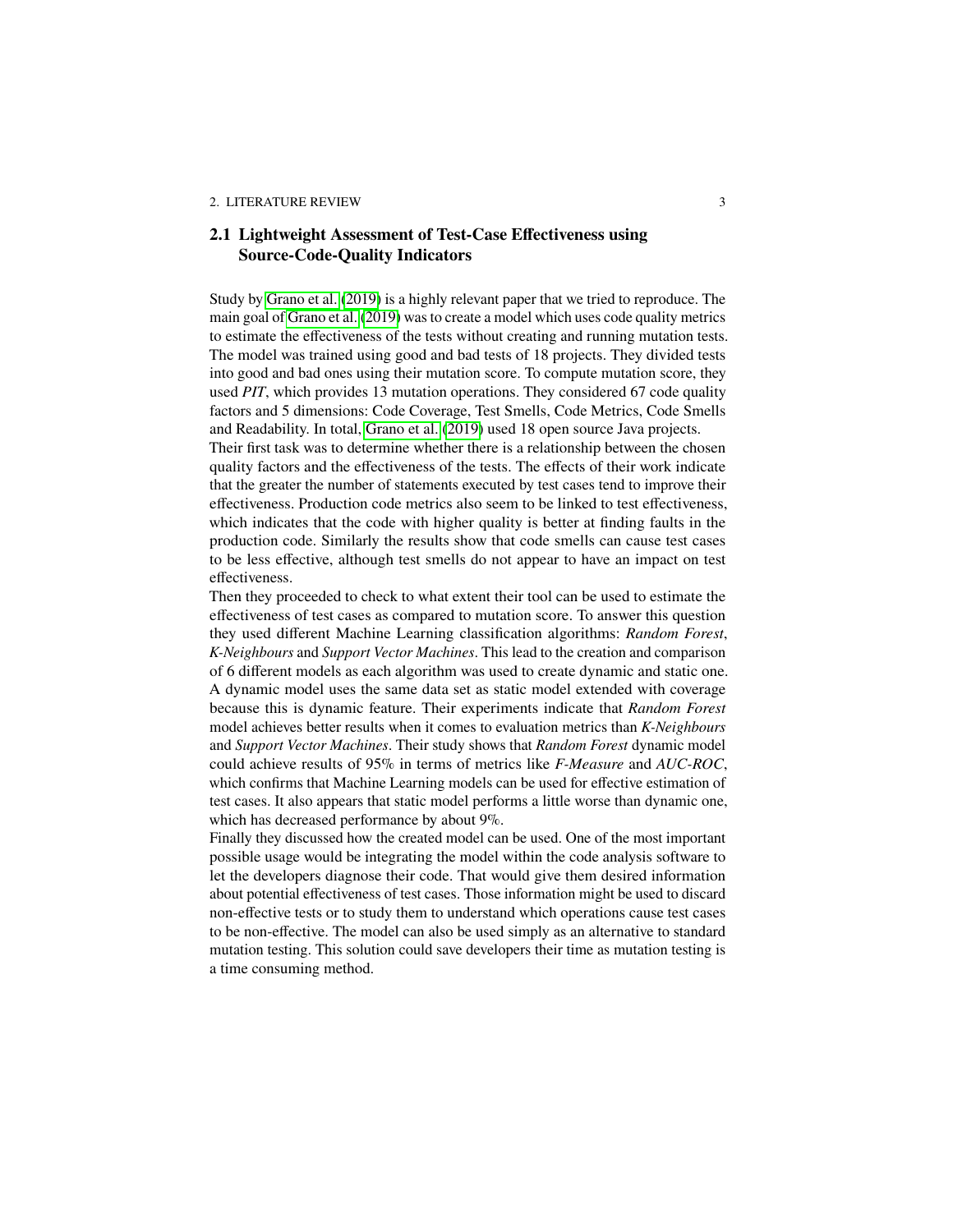### **2.2 Predictive Mutation Testing**

[Zhang et al.](#page-14-5) [\(2019\)](#page-14-5) concerns mutation testing approaches. As that technique involves a lot of computationally expensive operations, they proposed a novel classification model, which would be used to predict, whether a mutant is to be killed or not. This would be the main factor increasing the performance of tests, obtaining results for mutants without executing them. Features used in that prediction were gathered with the dynamic technique called PIE (propagation, infection, and execution) in mind [\(Voas, 1992\)](#page-14-6).

According to PIE, program's computational behaviour can be estimated based on three characteristics: probability of particular code section execution, probability of that section influencing data state and probability of produced data state influencing the output. With this in mind, selected features for *PMT* would indicate either the execution of mutated statement, infection of the program state after the mutated statement was executed or propagation of the infected program state leading to different output. With features in place, several algorithms for the model were tested, leading to selection of the best performing one, namely *Random Forest*.

The pipeline of creating a prediction is as follows: Selecting a project for which testing is to be done, taking its previous release as training set, extracting the features from both of gathered versions, teaching the model and finally predicting results. Initial testing comprised of 9 projects, to make initial judgements and later expanded to 154 projects. Obtained results were promising. A test was conducted, in order to check performance of this approach under imbalanced data. This was done by, selecting two groups of projects, one with mutation score lower than 0.2 and second with score higher than 0.8. This yield a result, that the process is feasible despite the selecting inherently imbalanced data. Result analysis with research questions, shows that effectiveness of this method rivals the traditional execution of mutants and it is significantly more efficient time wise. Additional data balancing steps were not impacting results negatively nor positively, which was attributed to the *Random Forest* and its ability to handle imbalanced data.

Features themselves were analysed in the context of their merit in prediction. Execution and propagation features showed a visible impact on performance, while the infection ones made no difference. This was attributed to the fact, that object oriented design limits the propagation of infections, between test outcomes and such features would be more impactful in procedural languages. Finally a consideration on predictability was presented. In most projects, mutants with high predictability were the most numerous group. Additionally mutants with higher amount of executions are more predictable along side mutants with high killability.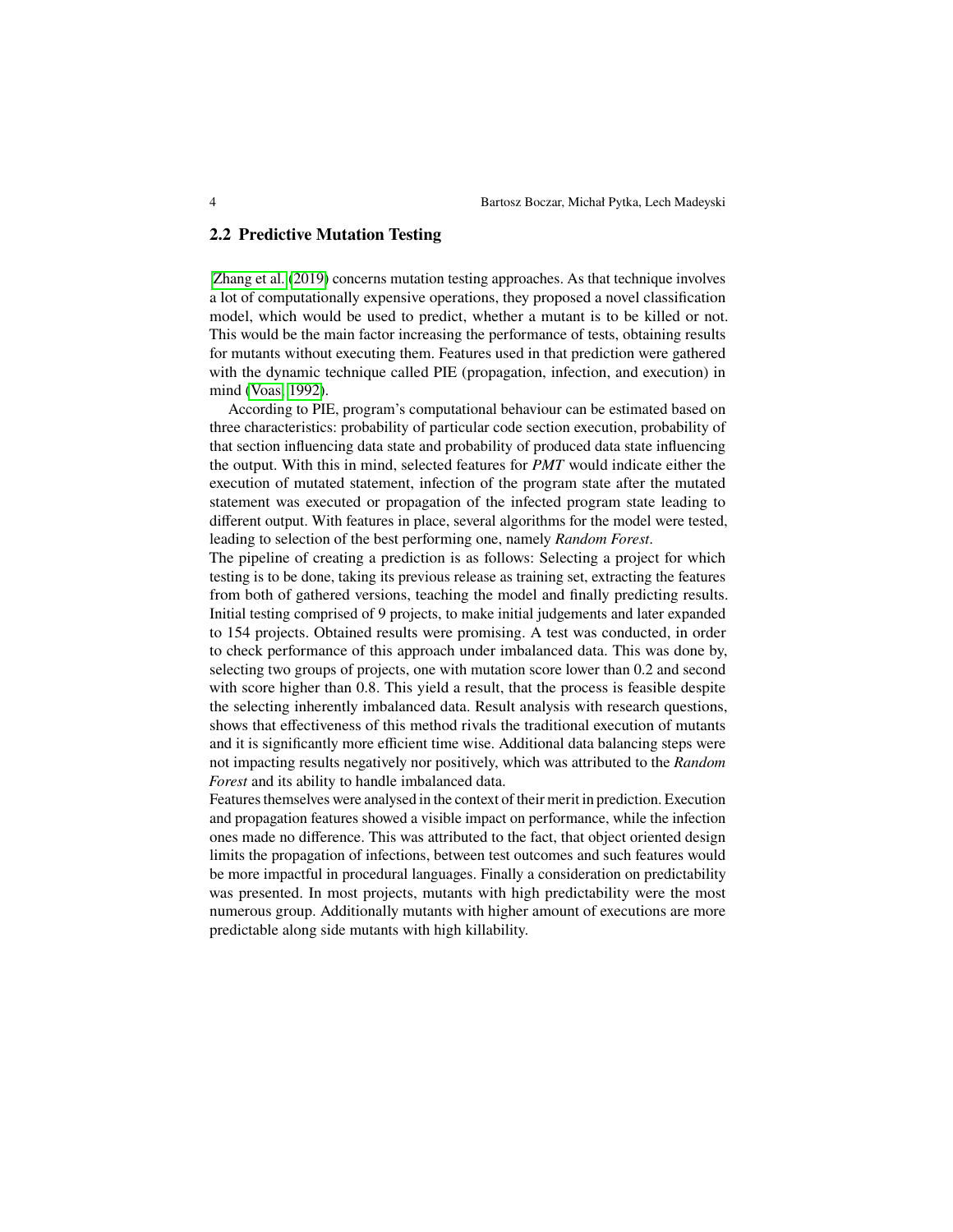## **2.3 Comparison of Lightweight Assessment and Predictive Mutation Testing**

As [Grano et al.](#page-14-0) [\(2019\)](#page-14-0) and [Zhang et al.](#page-14-5) [\(2019\)](#page-14-5) are studies from which we base our work, it is important to compare and contrast those two works.

- Outcome of classification: [Grano et al.](#page-14-0) [\(2019\)](#page-14-0) classifies tests to one of two classes: good or bad. [Zhang et al.](#page-14-5) [\(2019\)](#page-14-5) classifies whether the mutant will be killed or not and uses this knowledge to calculate mutation score.
- Focus of work: [Grano et al.](#page-14-0) [\(2019\)](#page-14-0) focuses on static code-quality features as predictors of test quality. Additionally coverage of test cases is considered as such predictor. [Zhang et al.](#page-14-5) [\(2019\)](#page-14-5) focuses on predicting outcomes of mutants
- Data used in their prediction: [Grano et al.](#page-14-0) [\(2019\)](#page-14-0) analyses code smells, test smells, code coverage and readability. [Zhang et al.](#page-14-5) [\(2019\)](#page-14-5) considers features of generated mutants, along with code quality.
- Research questions: [Grano et al.](#page-14-0) [\(2019\)](#page-14-0) enquire about relationship between code quality and test-case effectiveness, see to what extent test case effectiveness can be estimated and distinguish the most important factors in predicting effectiveness. [Zhang et al.](#page-14-5) [\(2019\)](#page-14-5) enquires about how effective is this approach in predicting whether mutants survive or get killed, how different application scenarios (crossproject and cross-version) influence the prediction, applicability of the model, impact of different features on outcome.
- Goal of work: [Grano et al.](#page-14-0) [\(2019\)](#page-14-0) focuses on characterising effective test cases based on static features of code, finding impactful factors and informing about them and estimating quality of code based on said factors. [Zhang et al.](#page-14-5) [\(2019\)](#page-14-5) focuses on testing performance of *PMT*, evaluating the effect that different classification parameters had on it, checking effectiveness under two different application scenarios, checking viability of the proposed approach to evaluating mutants, identifying features that are the most impactful, finding characteristics of mutants that are hard/easy to predict.
- Effect of work: [Grano et al.](#page-14-0) [\(2019\)](#page-14-0) aims to give feedback to developers based on easily accessible measures of static code, inform them about problematic parts of code. The model created in their study might be integrated with already existing software analysis tools. [Zhang et al.](#page-14-5) [\(2019\)](#page-14-5) aims to speed up tremendously the process of mutation testing, clarify the connection between mutant features and code quality. They present the new methodology which decreases the time necessary for the process.

## **3 Methods and Materials**

Our first task was reproducing the package provided by [Grano et al.](#page-14-0) [\(2019\)](#page-14-0) to verify whether we can use their model in our research and extend it by our own metrics. Then we wanted to prepare our own set of metrics which would be implemented in a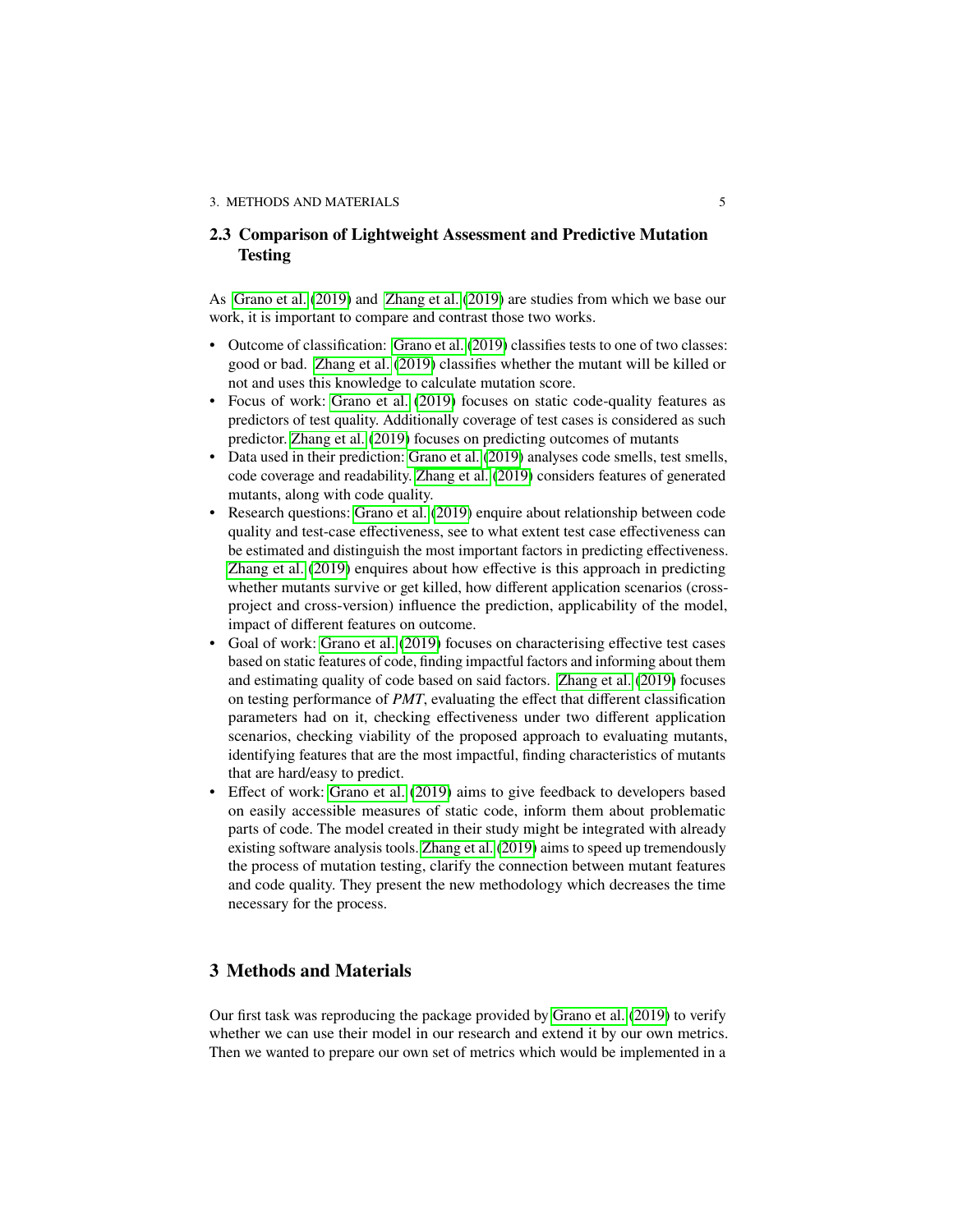tool *Java Metrics* by [Ziobrowski](#page-14-1) [\(2020\)](#page-14-1). The last step was to create a model with those metrics, check the model's effectiveness and find the most important metrics in this model.

#### **3.1 Study reproduction**

Before we reproduced the package by [Grano et al.](#page-14-0) [\(2019\)](#page-14-0), we had to solve all the issues encountered while building all the projects. We had to build each of the projects separately and fix the ones that failed to build. Then we proceeded to generate mutation tests and create the model.

Mutation tests using *PIT* and appropriate generated scripts were completed successfully without significant issues. This step ended with scores for each test case, that had to be aggregated.

Scripts responsible for aggregating data, had some bugs, that needed changing in order to complete their described tasks. All of the mentioned bugs were technical in their nature, detailed description of needed changes will be provided in appendix.

As we were analysing the code responsible for creating the model, we noticed that the input data used for training was included in the git repository [Software Evolution](#page-14-3) [and Architecture Lab](#page-14-3) [\(2018\)](#page-14-3). The mutation tests generated during previous steps of our reproduction were not used which means that the whole process had no effect on the final outcome. The training data was pre-calculated using tools that have not been published yet. Therefore we are not able to correctly prepare data of model training and our reproduction of study by [Grano et al.](#page-14-0) [\(2019\)](#page-14-0) is not successful.

#### **3.2 New metrics propositions**

We decided to propose our own metrics which could be used to estimate tests effectiveness. These metrics are supposed to replace the coverage, because calculating coverage is a time consuming process. We would like to continue [Grano et al.](#page-14-0) [\(2019\)](#page-14-0)'s idea to create a lightweight solution. For that reason we performed further studies on the same set of tests used by [Grano et al.](#page-14-0) [\(2019\)](#page-14-0). The list of metrics we proposed is as follows:

- *ALU* Assertion Library usage, the metric shows if the class uses Assertion Library. The list of considered libraries: Hamcrest, Assertj, Atrium, Truth, Valid4j, Datasource-Assert;
- *NOAIT* Number of assertions used in test class;
- *NOASIT* Number of assumptions used in test class (Junit 5.0 feature);
- *NOAU* Number of @After annotations used in test class:
- *NOBU* Number of @Before annotations used in test class:
- *NOCT* Number of test cases used in test class;
- *NODT* Number of dynamic tests in a test class (Junit 5.0 feature);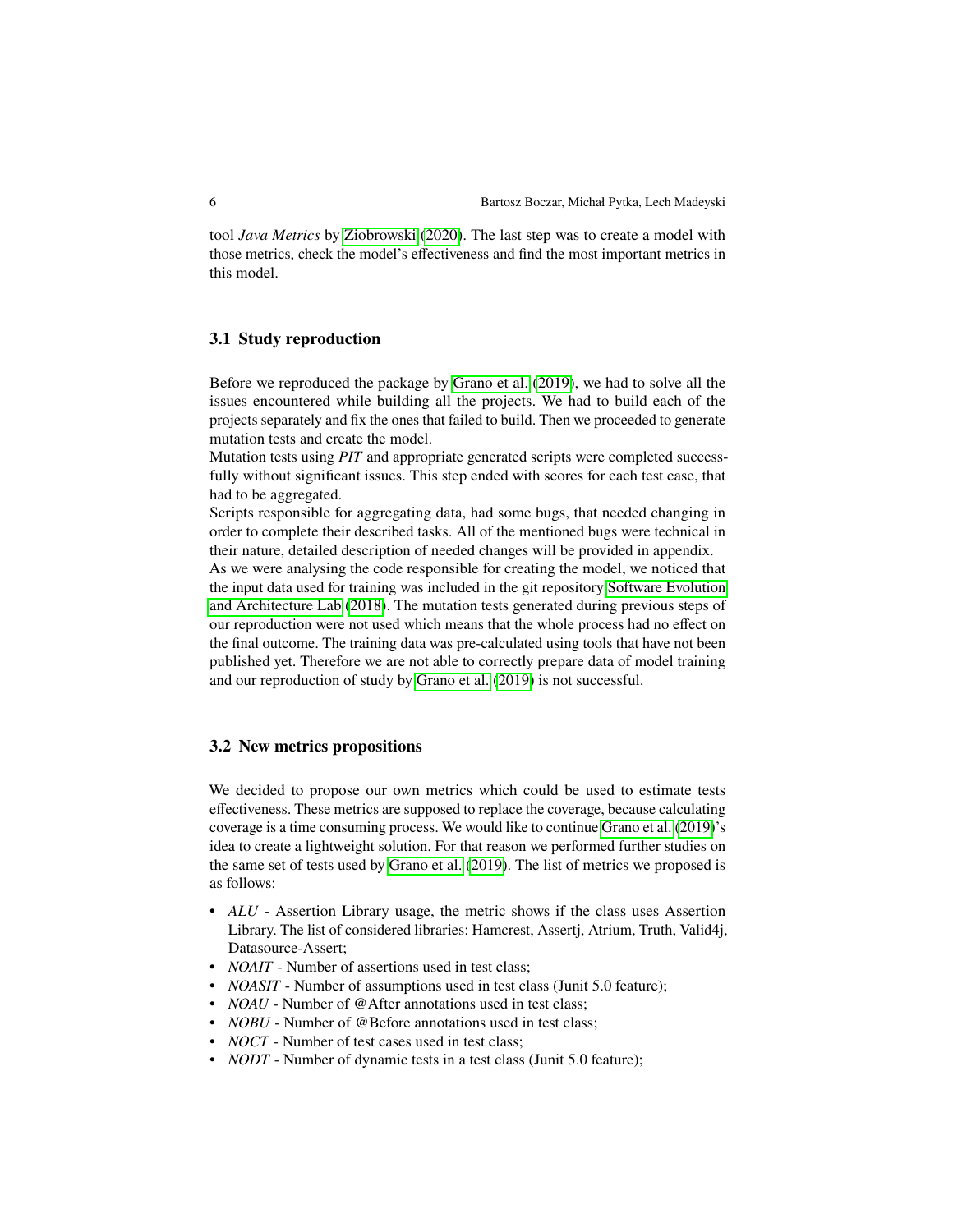#### 3. METHODS AND MATERIALS 7

- *NODV* Number of defined variables in a class:
- *NOECU* Usage of ErrorCollector in class (JUnit 4.0 feature);
- *NOEET* Number of expected exception tests;
- *NOET* Number of extended tests (Junit 5.0 feature);
- *NOFS* Number of for statements in a class;
- *NOIS* Number of if statements in a class:
- *NONO* Number of new objects created in a class;
- *NOPT* Number of parametrized tests (Junit 5.0 feature);
- *NORT* Number of repeated tests (Junit 5.0 feature);
- *NOST* Number of nested tests (Junit 5.0 feature).

To calculate metrics we decided to use a tool *Java Metrics* by [Ziobrowski](#page-14-1) [\(2020\)](#page-14-1), which we extended by implementing our metrics. The metrics that were already present in *Java Metrics* were also used to train the model.

## **3.3 Model creation**

Our process of creating a model started with selecting 18 projects, which were also used in [Grano et al.](#page-14-0) [\(2019\)](#page-14-0) and gathering them from their GitHub repositories. After that manual building of those projects had to be done, as this process proved to be too unfeasible to be completed automatically. With projects prepared, their static code metrics were computed using *Java-Metrics* and outputs stored for later use. Next mutation testing has to be done, in order to compute mutation score, which was done with use of scripts from [Software Evolution and Architecture Lab](#page-14-3) [\(2018\)](#page-14-3) reproduction package. Generated mutation values have to be then gathered. With both metrics and mutation scores ready, preprocessing of data could be done, where metrics of production classes get merged with metrics of their test classes and appropriate mutation score. Additionally *MIN*, *MAX*, *MEAN* of McCabe Complexity are calculated for each of classes. Final step in preparing a data frame is assigning a classification for all of the computed rows, using first quartile of mutation scores as *Bad Tests* and forth as *Good Tests*. This yield *1342* rows of data, with exactly even split of *671* for both of classifications.

As classifier selection has a strong influence on outcome of classification, we chose to test three different ones: *Random Forest*, *K-Neighbours* and *Support Vector Machines*. Our method of training and testing was nested cross-validation. This choice was made, to ensure best possible parameter selection for each of the models. Following are set of tuned parameters:

- Random Forest
	- *ntree*: (300:500)
	- *mtry*: (10:40)
	- *nodesize*: (5:20)
- K-Neighbours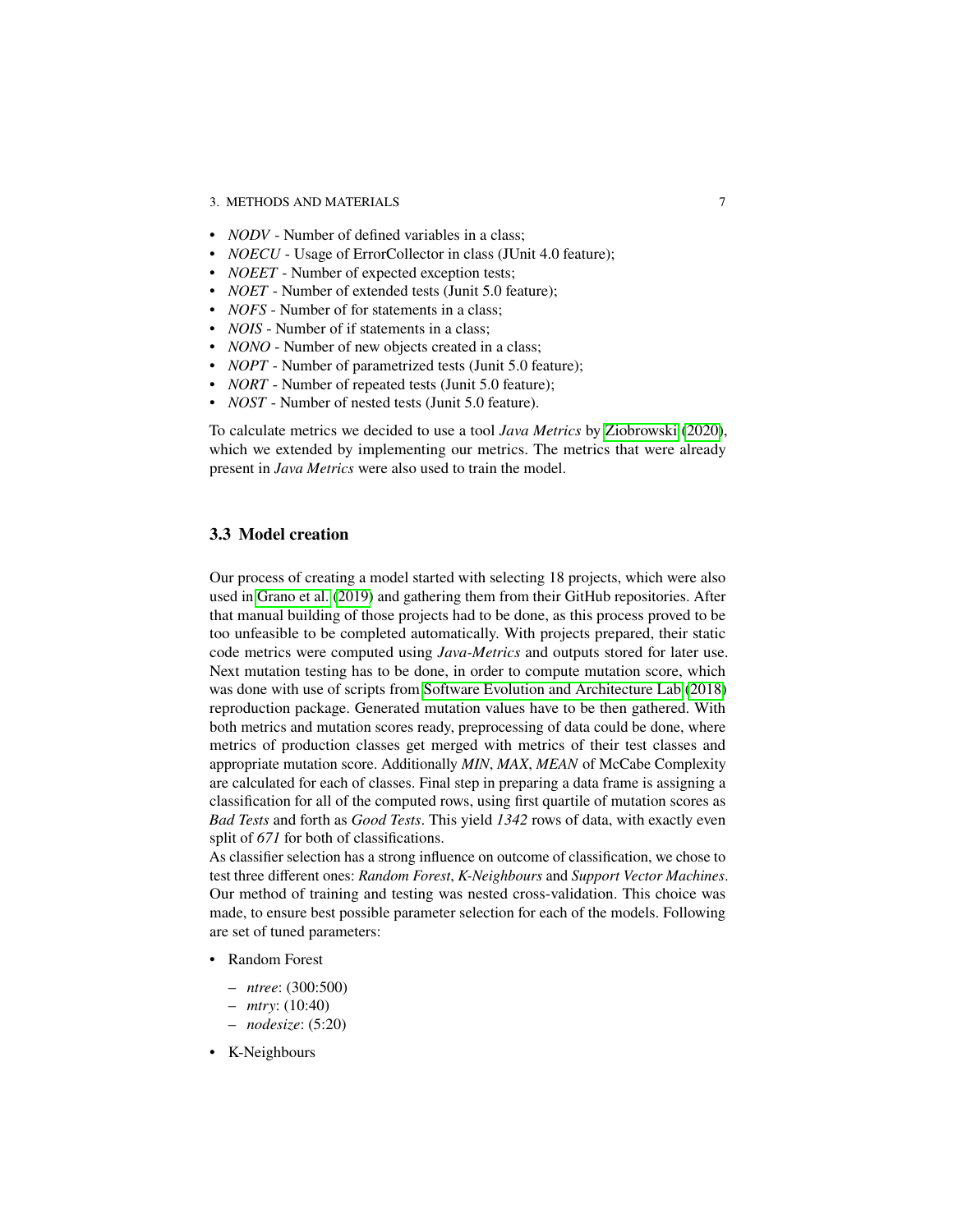- *k*: (1:20)
- *distance*: (0.001:2)
- Support Vector Machines
	- *cachesize*: (20:150)
	- *cost*: (30:80)
	- *gamma*: (0.00001:0.01)

## **4 Results**

The following are model performance parameters obtained after their generation:

**Table 1** Table showing the performance results of classification algorithms. Fbeta parameter is the name of F-Measure in mlr3 package

|                                       |  | Mcc Ce Precision Fbeta  |  |
|---------------------------------------|--|-------------------------|--|
| Random Forest 0.729 0.135 0.880 0.853 |  |                         |  |
| <b>KNN</b>                            |  | 0.703 0.148 0.876 0.837 |  |
| <b>SVM</b>                            |  | 0.631 0.184 0.802 0.810 |  |

Interestingly judging their performance based on *Matthews Correlation Coefficient* different hierarchy of classifiers was obtained, as compared to [Zhang et al.](#page-14-5) [\(2019\)](#page-14-5) and [Grano et al.](#page-14-0) [\(2019\)](#page-14-0). *Random Forest* still performed the best, but *K-Neighbours* scored higher than *Support Vector Machines*.

Additionally we looked at the *Importance* of parameters, that was generated alongside our *Random Forest* model, to later evaluate how impactful are certain predictors.

## **5 Discussion**

Some of the key results for our study is the performance of obtained models, as ultimately, that was one of the goals. With precision of 0.880 and a balanced data set, it can be assumed that it has some merit and could be valuable when put into a real life scenario. When judging classifier performance, we mostly tried to maximise for *Matthews Correlation Coefficient*, as it takes into account all parts of a confusion matrix.

To compare our results, we looked at final performance values obtained in [Grano et al.](#page-14-0) [\(2019\)](#page-14-0), to see how effective our process is, when compared to other contemporary work. Scenario we looked at, was the one without *Code Coverage*, as it resembles our study the most. With values of precision equal to *0.880* and F-measure equal to *0.853*, and values of both metrics achieved by [Grano et al.](#page-14-0) [\(2019\)](#page-14-0) equal to *0.864*, it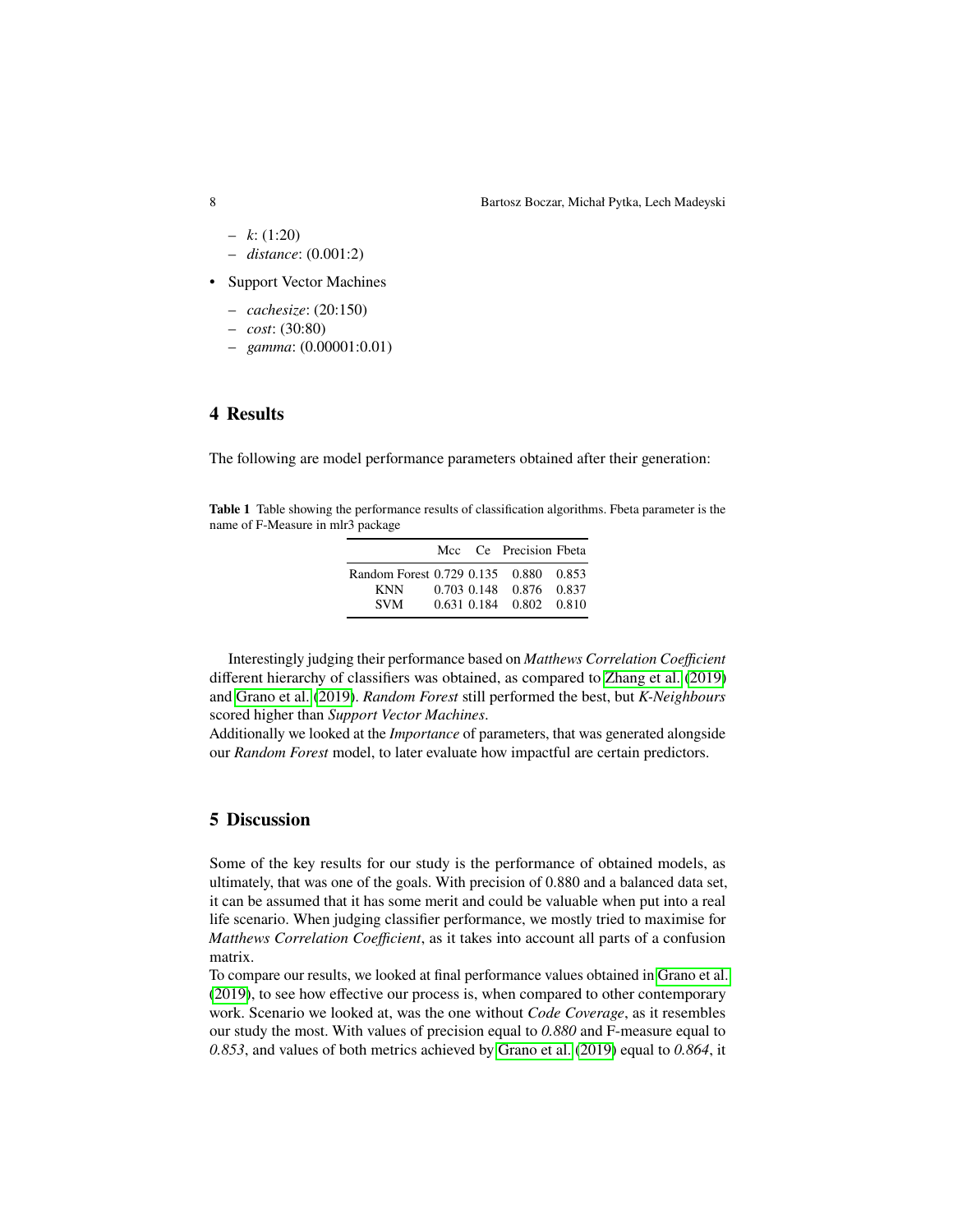#### 5. DISCUSSION 9

Table 2 Table showing the importance of the metrics. Positions with \*.x suffix reference production class metrics and \*.y suffix reference test class metrics.

| Metric name  | Importance | Metric name | Importance |
|--------------|------------|-------------|------------|
| MAX CYCLO.x  | 0.0493     | NOMR C.x    | 0.0009     |
| MEAN CYCLO.x | 0.0453     | MRD.x       | 0.0008     |
| NOCT.y       | 0.0429     | LD.x        | 0.0006     |
| NODV C.y     | 0.0355     | NOPA.y      | 0.0005     |
| NOPA.x       | 0.0336     | NOL_C.x     | 0.0003     |
| Nono C.x     | 0.0310     | MIN_CYCLO.y | 0.0002     |
| NOAIT_C.y    | 0.0293     | LD.y        | 0.0002     |
| NPM.x        | 0.0267     | NOAU.y      | 0.0002     |
| NOAM.x       | 0.0257     | NOL_C.y     | 0.0001     |
| $LOC_C_y$    | 0.0243     | ALU.y       | 0.0001     |
| WMCNAMM.y    | 0.0220     | NOAIT C.x   | 0.0001     |
| WOC.y        | 0.0191     | ALU.x       | 0.0000     |
| $LOC_C.x$    | 0.0191     | NOMM.y      | 0.0000     |
| WMC.y        | 0.0170     | MIN_CYCLO.x | 0.0000     |
| WMCNAMM.x    | 0.0163     | NOASIT C.x  | 0.0000     |
| WMC.x        | 0.0155     | NOAU.x      | 0.0000     |
| NOM.x        | 0.0154     | NOBU.x      | 0.0000     |
| NOM.y        | 0.0151     | NOCT.x      | 0.0000     |
| NPM.y        | 0.0146     | NODT C.x    | 0.0000     |
| WOC.x        | 0.0143     | NODT_C.y    | 0.0000     |
| NODV C.x     | 0.0137     | NOECU_C.x   | 0.0000     |
| NOIS C.x     | 0.0136     | NOECU C.y   | 0.0000     |
| Nono_C.y     | 0.0128     | NOEET.x     | 0.0000     |
| NOPV.x       | 0.0117     | NOET.x      | 0.0000     |
| NOAM.y       | 0.0102     | NOET.y      | 0.0000     |
| NOFS_C.y     | 0.0076     | NONT.x      | 0.0000     |
| MEAN_CYCLO.y | 0.0067     | NONT.y      | 0.0000     |
| NOMM.x       | 0.0056     | NOPT.x      | 0.0000     |
| NOFS C.x     | 0.0047     | NOPT.y      | 0.0000     |
| NOBU.y       | 0.0041     | NORT.x      | 0.0000     |
| NOEET.y      | 0.0035     | NORT.y      | 0.0000     |
| MAX_CYCLO.y  | 0.0029     | NOMR_C.y    | 0.0000     |
| NOPV.y       | 0.0020     | MRD.y       | 0.0000     |
| NOIS C.y     | 0.0012     | NOASIT C.y  | 0.0000     |

can be said that both solutions are similarly capable.

We also would like to remark on performance of some of the predictors used in the classification. As shown by [Grano et al.](#page-14-0) [\(2019\)](#page-14-0), *Code Coverage* was the most important information in all of the predictions and because of this, metrics which are the most closely connected to it have highest importance values, namely maximal cyclomatic complexity for production class and mean cyclomatic complexity for production class. This could be lead to an interpretation, that a single complex method of a class, decreases its quality. Perhaps what is surprising, is the fact that out of seven most impactful predictors, four of them were proposed by us (NOCT, NODV and NONO for test classes and NOAIT for production classes). Among those *NODV*, number of defined variables for test class, scores highly. This was an unexpected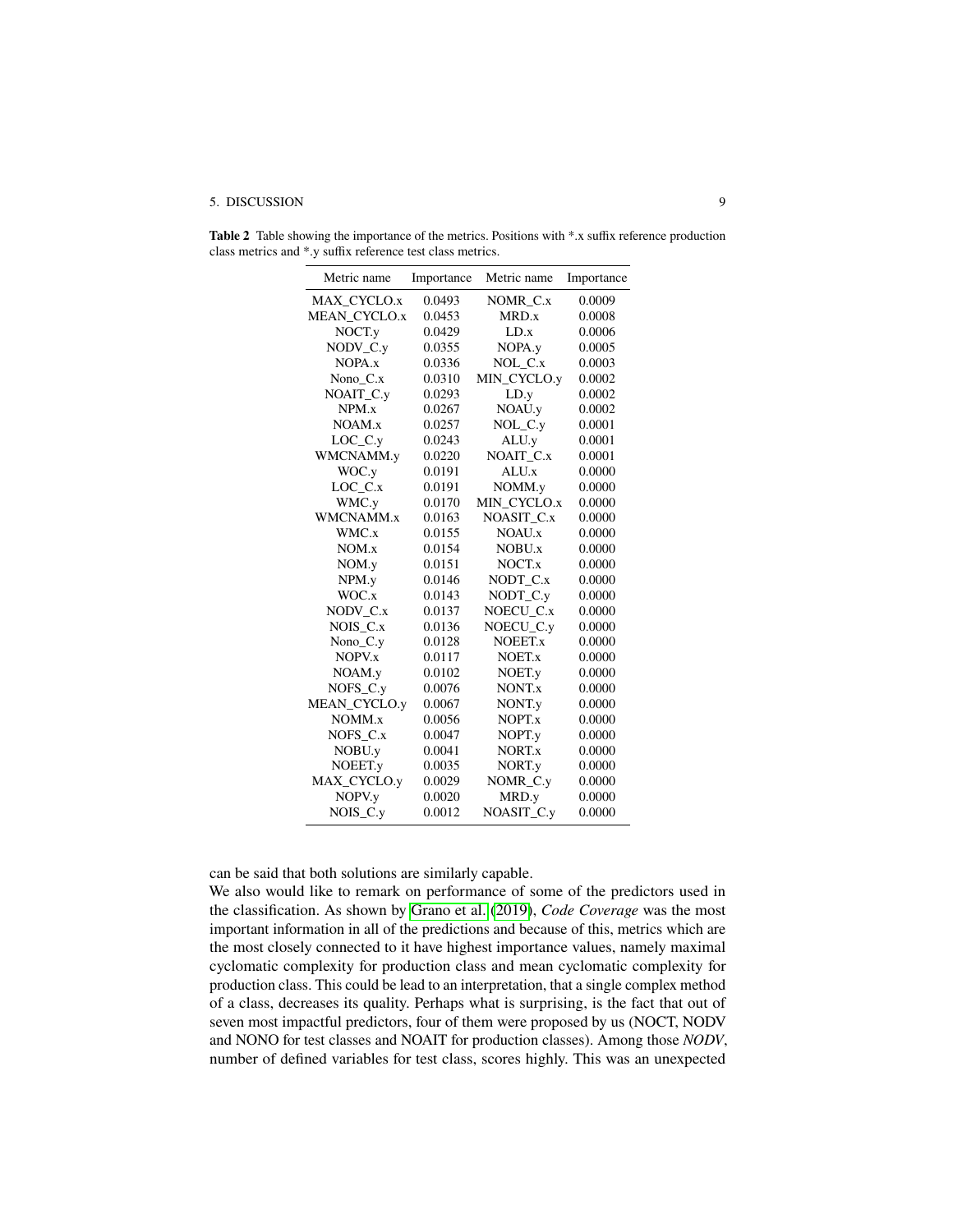finding, seeing such correlation between this metric and test case effectiveness. A significant portion of predictors, have an importance factor of zero, meaning they have no bearing on the outcome. Given further exploration of this topic, those parameters would have to be omitted, due to being of no relevance.

**Table 3** Table showing the importance of metrics proposed by us. Positions with \*.x suffix reference production class metrics and \*.y suffix reference test class metrics.

| Metric name  | Importance | Metric name        | Importance |
|--------------|------------|--------------------|------------|
| MAX CYCLO.x  | 0.0493     | NOAIT_C.x          | 0.0001     |
| MEAN CYCLO.x | 0.0453     | ALU <sub>x</sub>   | 0.0000     |
| NOCT.y       | 0.0429     | MIN CYCLO.x        | 0.0000     |
| $NODV_C$ .y  | 0.0355     | NOASIT C.x         | 0.0000     |
| Nono $C.x$   | 0.0310     | NOAU.x             | 0.0000     |
| NOAIT_C.y    | 0.0293     | NOBU.x             | 0.0000     |
| NODV C.x     | 0.0137     | NOCT. <sub>x</sub> | 0.0000     |
| NOIS C.x     | 0.0136     | NODT_C.x           | 0.0000     |
| Nono $_C$ .y | 0.0128     | NODT_C.y           | 0.0000     |
| MEAN_CYCLO.y | 0.0067     | NOECU C.x          | 0.0000     |
| $NOFS_C.x$   | 0.0047     | NOECU C.y          | 0.0000     |
| $NOFS_C_v$   | 0.0076     | NOEET.x            | 0.0000     |
| NOBU.y       | 0.0041     | NOET.x             | 0.0000     |
| NOEET.y      | 0.0035     | NOET.y             | 0.0000     |
| MAX CYCLO.y  | 0.0029     | NOPT.x             | 0.0000     |
| $NOIS_C_y$   | 0.0012     | NOPT.y             | 0.0000     |
| MIN_CYCLO.y  | 0.0002     | NORT.x             | 0.0000     |
| NOAU.y       | 0.0002     | NORT.y             | 0.0000     |
| ALU.y        | 0.0001     | NOASIT C.y         | 0.0000     |

## **6 Conclusions**

In our studies we proposed new metrics that could be used to estimate test effectiveness. We tried recreating studies done in [Grano et al.](#page-14-0) [\(2019\)](#page-14-0), but were unable to finalise the process, which in turn lead to creation of our proposed solution. Despite using separate process, albeit similar to tested reproduction package, we created a model, which performed similarly well to the one created by [Software Evolution and Architecture](#page-14-3) [Lab](#page-14-3) [\(2018\)](#page-14-3). After analysing the importance computed by the *Random Forest* model we discovered that some of those metrics might be useful features in test effectiveness estimation.

We have documented the whole process of our studies and provided reproduction package that can be used by anyone who would like to reproduce our studies.

In the future we could expand our studies and examine model with only relevant metrics. We could also propose and implement more metrics that might be useful features for test effectiveness estimation.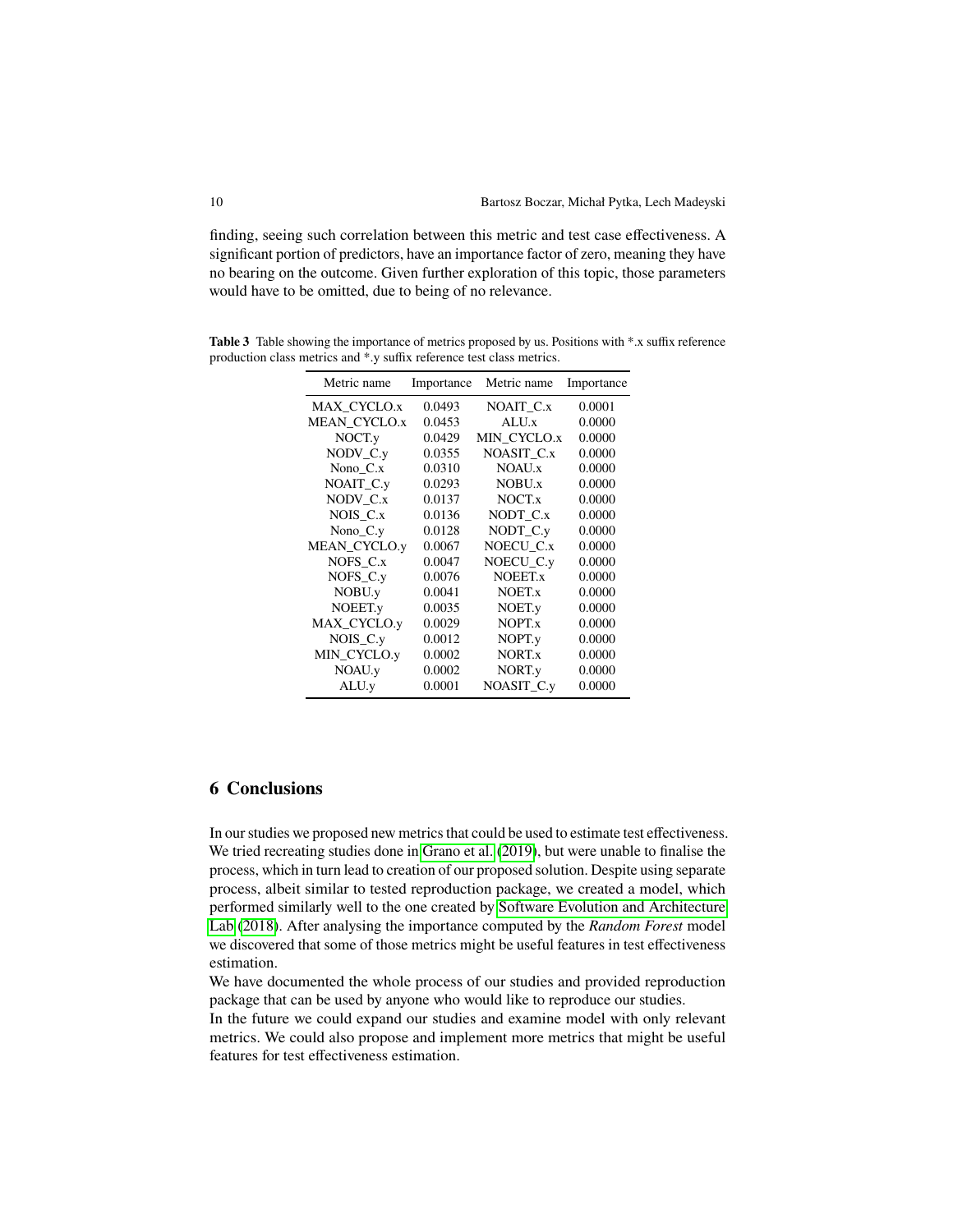## **7 Appendix: Reproducibility of the presented research**

This section presents materials and steps required to reproduce the presented research. Details are available at [https://github.com/pwr-pbrwio/PBR20M2/](https://github.com/pwr-pbrwio/PBR20M2/blob/master/README.md) [blob/master/README.md](https://github.com/pwr-pbrwio/PBR20M2/blob/master/README.md).

## **7.1 Study reproduction**

In the process of recreating the [Software Evolution and Architecture Lab](#page-14-3) [\(2018\)](#page-14-3) we encountered several issues, which needed to be solved in order to yield a valid result. We documented them, to transparently show what was changed.

### **7.1.1 Fixing the process of building projects**

In order to reproduce study by [Grano et al.](#page-14-0) [\(2019\)](#page-14-0), we cloned the *git repository*[2](#page-10-0) and attempted to follow instructions presented in the README.md file. The reproduction was performed on Ubuntu machine with the following software versions:

- Maven  $3.6.0<sup>3</sup>$  $3.6.0<sup>3</sup>$
- Python  $3.6<sup>4</sup>$  $3.6<sup>4</sup>$  $3.6<sup>4</sup>$
- Java 1.8<sup>[5](#page-10-3)</sup>

The main problem was encountered during the execution of the script get\_projects.sh. The script clones each project, that was used in the study, from its git repository and performs maven installation. Unfortunately a few projects failed to build successfully. The first project that could not be built was *gson*. The project uses flags supported since *JDK* 1.9. We managed to resolve the issue by using *JDK* 14 to build this project. We also had to correct the source and target version in the pom file to 1.9.

The next project that had to be fixed was *cat*. While installing the project maven did not manage to download maven-source-plugin specified in pom file. The issue is caused because The Central Repository does not support HTTP communication since January 15, 2020. The repository can be accessed only with HTTPS. We resolved the issue by correcting urls associated with maven repository in *pom* file to use HTTPS communication.

Another problematic project was *RXJava*. The project uses *Gradle*[6](#page-10-4) and the script uses maven to build it. The problem could be resolved by chaining the script to use *gradle install* instead of *mvn install* for *gradle* projects. However this would cause

<span id="page-10-0"></span><sup>2</sup> <https://github.com/sealuzh/lightweight-effectiveness>

<span id="page-10-1"></span><sup>3</sup> [Miller et al.](#page-14-7) [\(2010\)](#page-14-7)

<span id="page-10-2"></span><sup>4</sup> [Van Rossum and Drake](#page-14-8) [\(2009\)](#page-14-8)

<span id="page-10-3"></span><sup>5</sup> [Arnold et al.](#page-14-9) [\(2005\)](#page-14-9)

<span id="page-10-4"></span><sup>6</sup> <https://gradle.org/>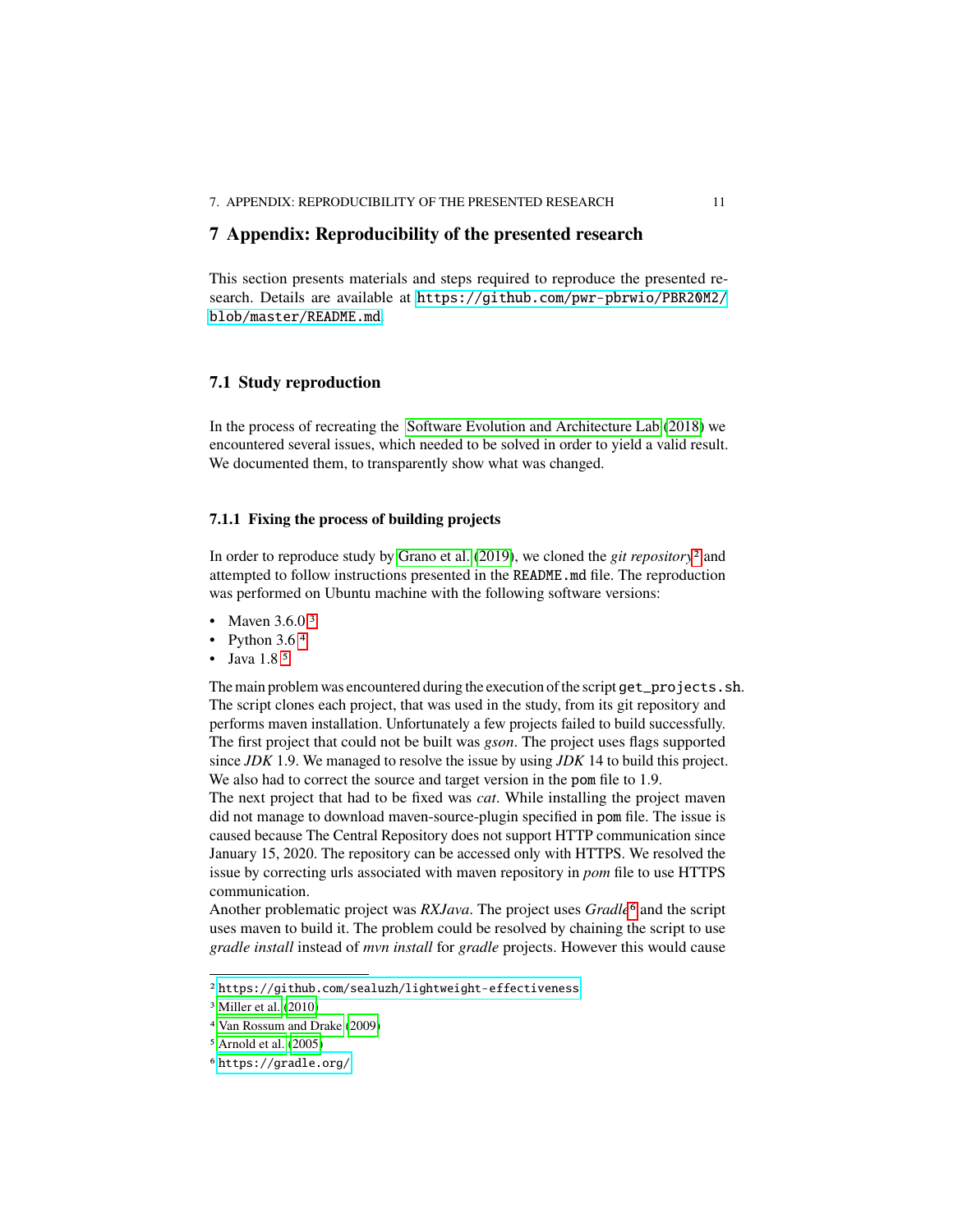problems during the process of creating mutation tests. For that reason we converted the project to *maven* by generating a new pom file. In the generated pom file we specified target and source version to be 1.9.

The last project that caused us problems was Opengrok. We resolved the issue by installing necessary software present on the git repository. Furthermore, the building process had trouble with generating *javadoc*. The *javadoc* comments were not necessary so we changed the pom settings to skip the generation process.

### **7.1.2 Fixing python script problems within the package**

In order to complete the reproduction, a handful of python scripts has to be executed in order as presented in the read me in *git repository*[7](#page-11-0). In process of recreating the study, several issues has been found within them.

Script *calculate\_results.py*[8](#page-11-1) was responsible for gathering all mutation scores of all test cases into a csv file. In function of the same name (that is *calculate\_results*), one of operations required a path to a directory with mutation results. String representing the path was not being created in a correct way, leading to finding no scores to gather. This was fixed by changing the string creation.

Script *aggregate\_sources.py*[9](#page-11-2) was responsible for combining data about mutation scores with data on code metrics into a single file and dividing gathered data into sets of good and bad tests. This script was placed in a different directory, than the one mentioned in the read me. The function *process results* which combined the data, would in its first step check for the existence of different files and directories. Some of the files (like *test\_readability.csv*[10](#page-11-3) or *source\_readability.csv*[11](#page-11-4)) were not present in the expected locations, which would lead to immediate halt of the script. This can be solved in two ways, either modify the structure of the package and place all file accordingly, or modify the code to accommodate for the different location. In the process of recreation the first option was picked. Additionally it is important to note, all files were present in the package, but their locations were different.

Script *plots.py*<sup>[12](#page-11-5)</sup> was responsible for creating plots after classification was complete. Single problem with this script, was connected with a use of external service called *Plotly*. In order to use it, in the script one has to provide credentials for their account. Line of code, which authorises the user with given credentials was left with

<span id="page-11-0"></span><sup>7</sup> <https://github.com/sealuzh/lightweight-effectiveness>

<span id="page-11-1"></span><sup>8</sup> [https://github.com/sealuzh/lightweight-effectiveness/blob/v1.0/](https://github.com/sealuzh/lightweight-effectiveness/blob/v1.0/effectiveness/mutation/calculate_results.py) [effectiveness/mutation/calculate\\_results.py](https://github.com/sealuzh/lightweight-effectiveness/blob/v1.0/effectiveness/mutation/calculate_results.py)

<span id="page-11-2"></span><sup>9</sup> [https://github.com/sealuzh/lightweight-effectiveness/blob/v1.0/](https://github.com/sealuzh/lightweight-effectiveness/blob/v1.0/effectiveness/metrics/aggregate_sources.py) [effectiveness/metrics/aggregate\\_sources.py](https://github.com/sealuzh/lightweight-effectiveness/blob/v1.0/effectiveness/metrics/aggregate_sources.py)

<span id="page-11-3"></span><sup>10</sup> [https://github.com/sealuzh/lightweight-effectiveness/blob/v1.0/metrics/](https://github.com/sealuzh/lightweight-effectiveness/blob/v1.0/metrics/test_readability.csv) [test\\_readability.csv](https://github.com/sealuzh/lightweight-effectiveness/blob/v1.0/metrics/test_readability.csv)

<span id="page-11-4"></span><sup>11</sup> [https://github.com/sealuzh/lightweight-effectiveness/blob/v1.0/metrics/](https://github.com/sealuzh/lightweight-effectiveness/blob/v1.0/metrics/source_readability.csv) [source\\_readability.csv](https://github.com/sealuzh/lightweight-effectiveness/blob/v1.0/metrics/source_readability.csv)

<span id="page-11-5"></span><sup>12</sup> [https://github.com/sealuzh/lightweight-effectiveness/blob/v1.0/](https://github.com/sealuzh/lightweight-effectiveness/blob/v1.0/effectiveness/classification/plots.py) [effectiveness/classification/plots.py](https://github.com/sealuzh/lightweight-effectiveness/blob/v1.0/effectiveness/classification/plots.py)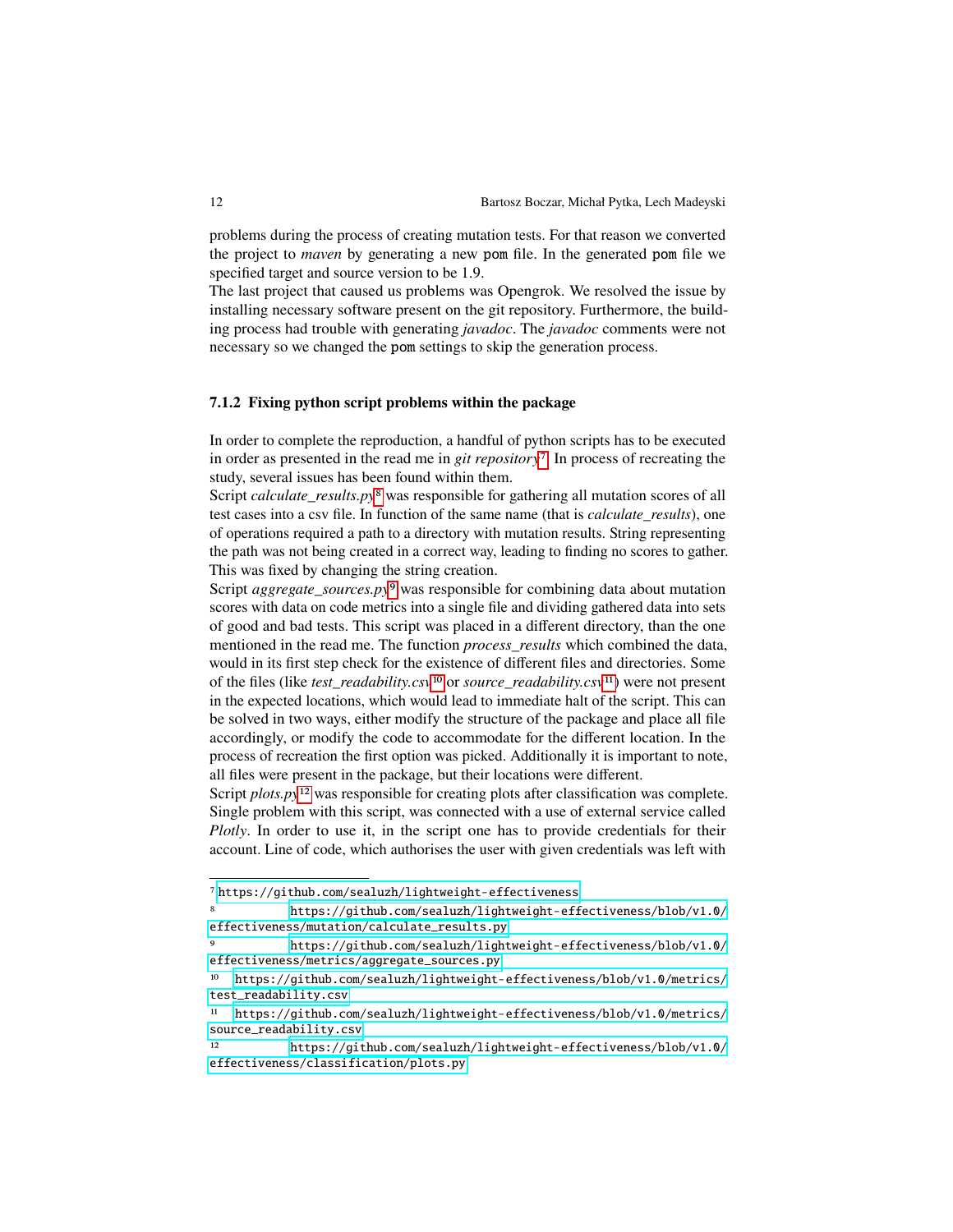placeholder user information. This would lead to an error and was solved simply by removing the line.

#### **7.1.3 The issue unable to be solved**

The process of generating mutation tests resulted in creating 26 *csv* files, each file represented the specific mutation operation. Half of these files contained tests classified as good ones, the other half contained tests classified as bad ones. The code responsible for creating the model imported only the 2 of the 26 files which were already present in the repository (one with good tests, the other one with bad tests). Each of the generated files has the size of around 300 *kB*, while the 2 files used for the training of the model have the size of around 400 *kB* each.

We do now know what causes the difference in the size. The problem with classifier data was two fold. If data provided in the package was using only one mutation operator, then we did not know which one that was and why our data sets had smaller amount of entries. On the other hand, if their data includes all operators, the size of our data set is significantly bigger. For that reason we were forced to stop our attempts at reproducing the study by [Grano et al.](#page-14-0) [\(2019\)](#page-14-0).

#### **7.2 Chosen Environment**

We decided to use *R* programming language to prepare our own classification model, because it provides useful *Machine Learning* libraries. We used *mlr3* library to create models and tune them. This library provides numerous objects that let the user perform learning, re-sampling and analysing of *Machine Learning* models. There are also many additional packages that can further extend functionalities provided by *mlr3*.

The script we implemented creates three, each with different classification algorithm: *Random Forest*, *K-Nearest Neighbours* and *Support Vector Machine*. The models are tuned using *Nested Cross Validation* with 10 folds. We wanted to compare results of our study to the results achieved by [Grano et al.](#page-14-0) [\(2019\)](#page-14-0). For that reason we chose the same algorithms to create *Machine Learning* models.

## **7.3 Reproduction instructions**

As our attempt at reproduction of aforementioned package was unsuccessful, this meant that we could not improve on it either and created a separate one. Our package was created from ground up, but with some use of scripts from [Software Evolution](#page-14-3) [and Architecture Lab](#page-14-3) [\(2018\)](#page-14-3). All of used scripts still reference the original author. List of needed tools to recreate the process completely is as follows: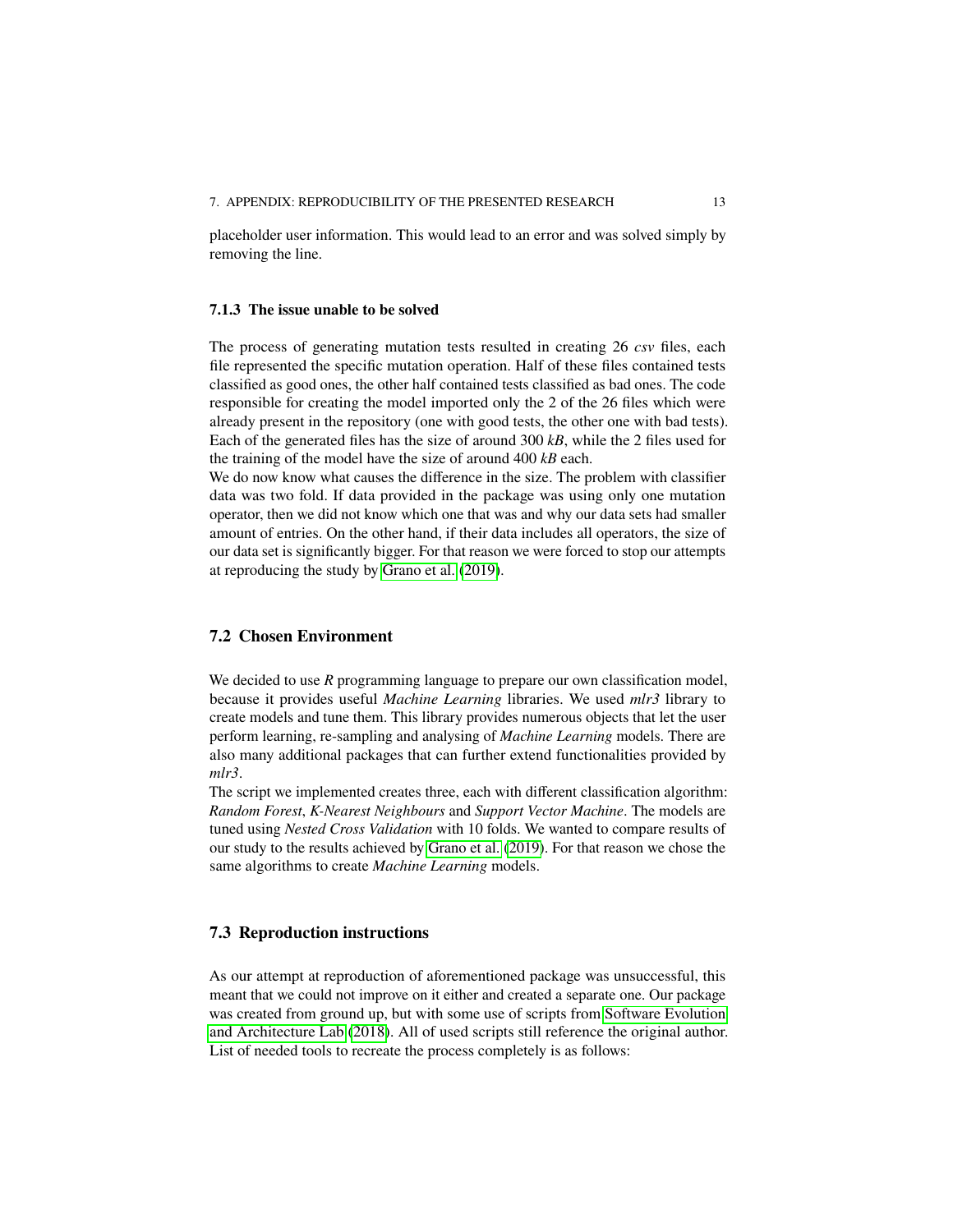- Ubuntu 18.04
- Mayen 3.6.0
- Python 3.6 with *pandas* 1.0.4 package installed
- $\bullet$  Java 1.8
- R 3.4.4 with *pacman* package installed

In order to reproduce our studies you need to clone our git repository. Then you need to clone git repositories of the projects used in our studies into the *projects* folder. The full list of used projects is listed in the *projects.csv* in our repository. However, if you prefer you can use your own projects. In order for the package to work with external projects, their names have to be added to the *projects.csv* as well.

In order to prepare the static code metrics, our fork of [Ziobrowski](#page-14-1) [\(2020\)](#page-14-1) has to be used. It is available on this *git repository*[13](#page-13-0). Instructions on how to build and use this tool are present on the repository page. After outputs from selected projects are computed, *.csv* files with metrics have to be put into *javametrics\_outputs* directory. The next step is to build all the projects. To build the project you can open terminal in the project's root folder and use the command *mvn clean install -DskipTests*. Keep in mind that all the projects must be build successfully. You need to resolve any issues Yourselves and try to build the project again if the building process ends with failure. Once the project is built successfully you should run unit tests with the command *mvn test -Dmaven.test.failure.ignore=true*, which will also ignore failed tests.

In order to generate mutation tests and execute them, the same scripts were used, as in [Software Evolution and Architecture Lab](#page-14-3) [\(2018\)](#page-14-3). All of them, are being executed through our *runExternalScipts.R*, to stay in single environment. It is important to note, that this script will take a considerable amount of time to complete. Outcome of this script is *mutationScoresGathered.csv*, which holds mutation scores of all executed tests. Alternatively, if any trouble would be met while executing this script, all of the external scripts could be called individually in the following order:

- *generate\_script.py*
- *run\_experiment\_ALL.sh*
- *gatherMutations.py*

In order to execute python scripts, the *PYTHONPATH* variable has to be set on the root of the project. Additionally the bash script has to have it's mode changed to *777*, as advised previously in [Software Evolution and Architecture Lab](#page-14-3) [\(2018\)](#page-14-3). Both python scripts reside in *python\_scripts* and the bash script is an outcome of the *generate\_script.py*.

The final step is to create the model. In order to do that you need to run the *preprocessing.R* script in the *r\_scripts* folder. The script will create the file *clean-Data.csv* containing all the data prepared for machine learning. Finally you should run *basePipeline.R*, which will train 3 models each with different classification algorithm: *K-Neighbours*, *Support Vector Machines* and *Random Forest*. Created models are saved in the folder *saved\_models* and can be loaded into *R* environment.

<span id="page-13-0"></span><sup>13</sup> <https://github.com/michalpytka-pwr/JavaMetrics>